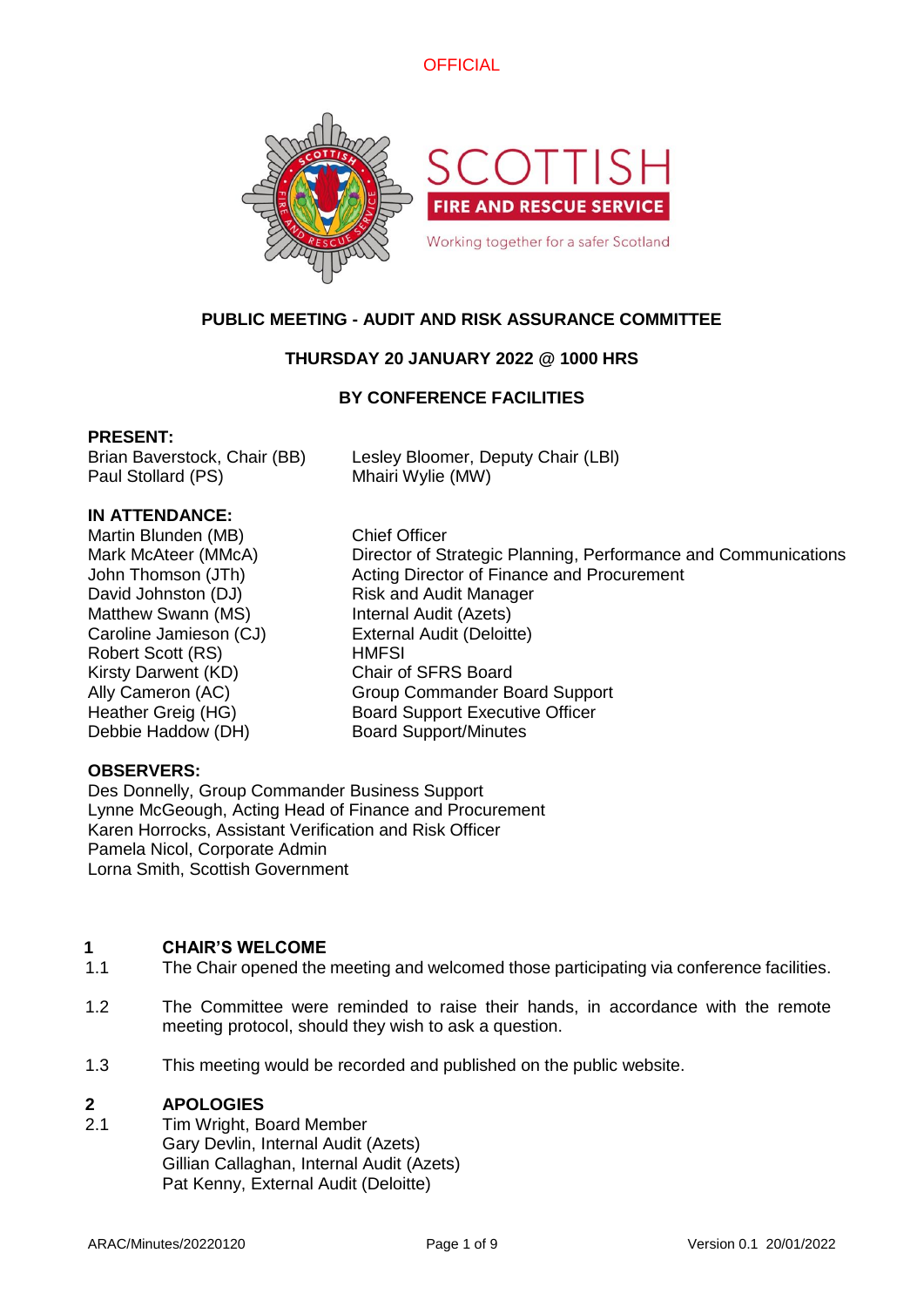### **3 CONSIDERATION OF AND DECISION ON ANY ITEMS TO BE TAKEN IN PRIVATE**

- 3.1 The Committee discussed and agreed that Item 18 (Cyber Security Penetration Testing Update) and Item 19 (Organisational Security Update), would be heard in private session due to matters considered of a confidential nature in line with Standing Orders (Item 9G).
- 3.2 No further items were identified.

#### **4 DECLARATION OF INTERESTS**

4.1 None.

### **5 MINUTES OF PREVIOUS PUBLIC MEETING:**

#### 5.1 **Thursday 14 October 2021**

5.1.1 The minutes were agreed as an accurate record of the meeting.

#### 5.2 **Matters Arising**

- 5.2.1 There were no matters arising.
- 5.3 **The minutes of the meeting held on 14 October 2021 were approved as a true record of the meeting.**

#### **6 ACTION LOG**

6.1 The Committee considered the action log and noted the updates.

> **Item 7.1.6 Final Audit Report on Remote Working (14/10/21):** Subject to further consideration following discussions later in the meeting. Content to close

> **Item 7.2.3 Progress Update – Internal Audit Recommendations (14/10/21):** Subject to further discussion later in the meeting. Content to close.

> **Item 7.2.4 Progress Update – Internal Audit Recommendations (14/10/21):** Subject to further discussion later in the meeting. Content to close.

### 6.2 **The Committee noted the updated Action Log and approved the removal of completed actions.**

#### **7 INTERNAL AUDIT**

#### 7.1 **SFRS Internal Audit Progress Report 2021/22**

- 7.1.1 MS presented a report to the Committee which summarised the progress on the delivery of the 2021/22 Internal Audit Plan and the following key points were highlighted:
	- For clarification purposes, the number of days allocated for each audit within the 2021/22 Audit Plan Progress Report refer to the original agreed days. Going forward any changes to the original agreed timescale would be highlighted within the report.
	- Further updates since the circulation of the report: ICT/Data Security Follow Up had entered the review process and Environmental Sustainability had entered the fieldwork stage.
	- In consultation with management, the Workforce Planning audit has been deferred and would be considered for 2022/23. Time allocated for this audit would now be utilised for an investigation relating to misappropriation of Trauma Bags (further details to be provided in the private session).
	- Assurance given that the deferment of the Workforce Planning audit would not impact on the ability to issue an annual opinion at the end of the year.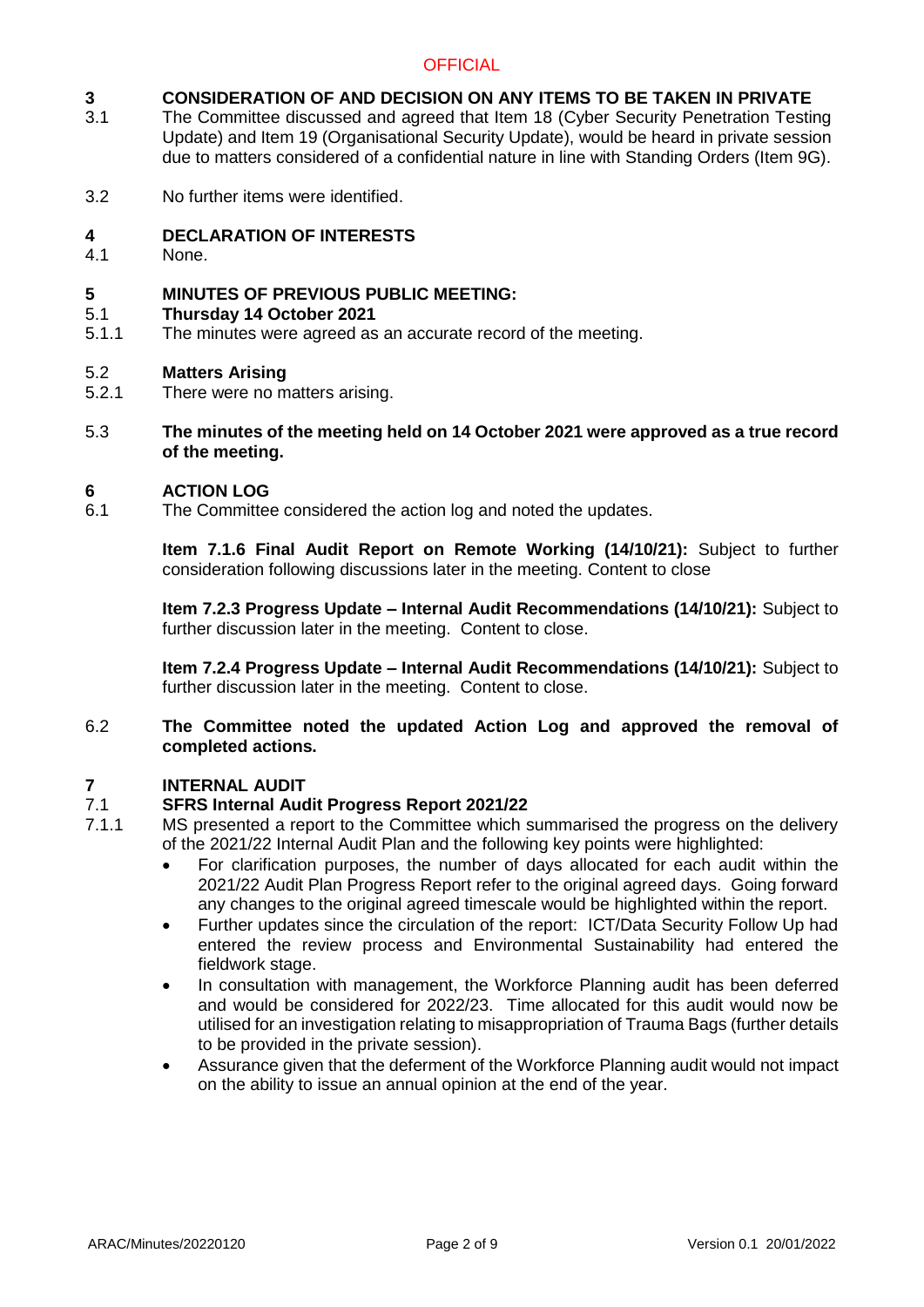7.1.2 The Committee sought assurance that the Service would be in a position for the Workforce Planning (RDS Firefighters) audit to be undertaken next year and the proposed timescale. JT informed the Committee that this audit was deferred to allow ongoing work to be finalised and embedded within the Service. The Committee noted that it would be helpful to be kept informed of timescales of audits being deferred. It was noted that the draft audit plan 2022/23, which is due to be presented at the next meeting, would confirm the revised date.

### **ACTION: Azets**

#### 7.1.3 Final Report – SFRS Fire Safety Enforcement

7.1.4

- MS advised the Committee of the outcome of the audit, noting the following key issues:
	- Overall conclusion noted elements of good practice and areas of improvement.
	- Use of hybrid programme during the year, which offered greater flexibility and no notable difference from onsite reviews.
	- Areas of improvement included centralised training records, clarity and accessibility of fire safety hazards particularly relating to the general public and timely review/update of procedures.
- 7.1.5 MB welcomed the report and commented on the potential missed opportunity for the audit to review and identify whether the Service were correctly and effectively applying their legislative power. MS accepted the comment and noted the difficulty in judging the Service's use of legislative power to its full extent, however, it may be possible to provide reasonable judgement on appropriate usage. MS advised that could be considered going forward for future audits.
- 7.1.6 With regard to Control Objective 3 reporting on fire safety hazards, the Committee queried whether the grading of recommendation was appropriate and noted the management response to review the public facing website. MS advised the Committee that the recommendation grading was appropriate and the issues did not meet the criteria for a higher rating. The Committee were reminded of the previous HMFSI Thematic Review on Fire Safety Enforcement and noted the similarity in the findings. RS advised the Committee that the work of internal audit in this area would be useful when undertaking the new service delivery area inspections. Further discussions to be held between HMFSI, Azets and management regarding future investigations, both broader scope and adding value, and a brief verbal update to be provided at the next meeting.

### **ACTION: HMFSI/Azets/JT**

7.1.7 The Committee noted the recommendations and the management actions being taken. In particular, the Committee commented on how the Service would ensure the consistent application of procedures to address fire safety hazards being reported. A fuller update on recommendations/actions to be given at the next meeting.

### **ACTION: Azets**

- 7.1.8 The Committee noted that benchmarking against other fire and rescue services would have been useful and could have been identified during the approval of the terms of reference for this audit. The Committee's workshop (16 February 2022) would be used as an opportunity for further discussion on the Committee's role in relation to agreeing terms of reference for individual internal audit reviews.
- 7.1.9 With regards to the Fire Safety Enforcement Officer's training records, MS stated that the records accessed confirmed the appropriate training had been undertaken. MS reminded the Committee that the style of audit reporting was by exception only.

### 7.1.10 **The Committee scrutinised the progress report and the final report on the Fire Safety Enforcement.**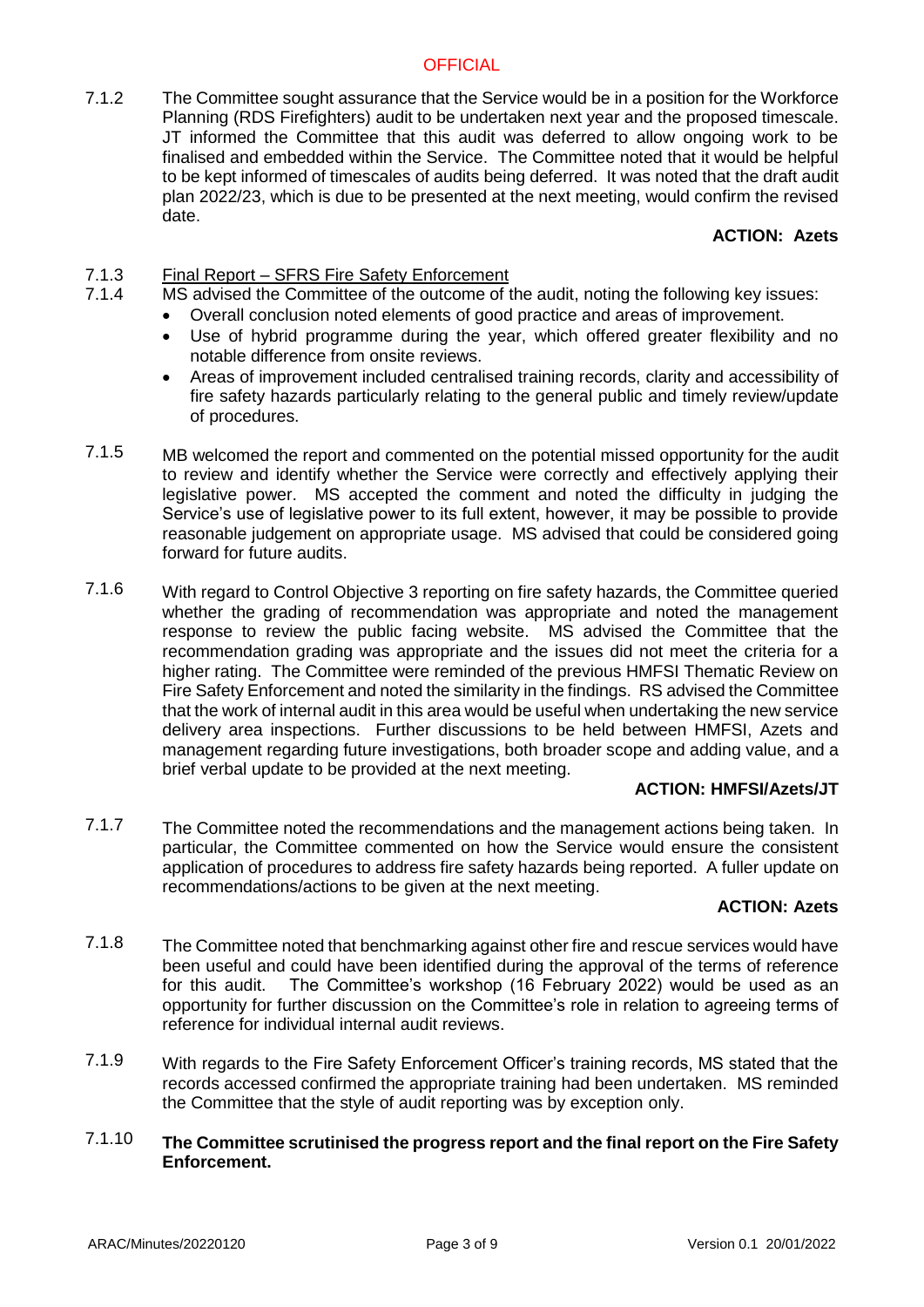- 7.1.11 Final Report – SFRS Learning and Development
- 7.1.12 MS advised the Committee of the outcome of the audit, noting the following key issues:
	- Overall good performance in this area, particularly leadership programme and financial planning.
	- Areas of improvement include processes for collating feedback and evaluation of the programme and how this feedback is being used to improve the programme.

7.1.13 MS confirmed that the audit considered how the training improved job performance as part of the progress report and noted that no issues were identified.

7.1.14 With regard to the overall effectiveness of leadership improvement programme, MB confirmed that the benefits were being seen. MB commented on the possible additional benefits had the audit looked at how the leadership training programme impacted on the organisation, its operation and contributions to the strategic objectives.

# **The Committee the final report on Learning and Development.**

7.1.15

#### **7.2 Progress Update – Internal Audit Recommendations**

- 7.2.1 MS presented a report to the Committee outlining the status of the recommendations raised by Internal Audit noting the inclusion of a comments section from Azets on previous outstanding recommendations. The following key areas were highlighted:
	- High number of outstanding actions, however progress was being made to reduce these.
	- Meeting held on 12 January 2022 to discuss approach to address long term outstanding actions for 3 audits: Performance Management Arrangements, Fraud Risk Management Arrangements, Water Planning Arrangements.
	- Agreed in principle to jointly consider reviews to ensure ongoing relevance and additional changes regarding implementation.
	- Encouraging progress being made, increased oversight by Strategic Leadership Team (SLT) and continue collaborative engagement with management.
- 7.2.2 JT updated the Committee on the recent review of the process to address any actions and the increased rigour applied by the executive Good Governance Board. JT acknowledged the importance of addressing any internal control matters highlighted within audits with an interim measure, rather than waiting on the final solution/new system being available.
- 7.2.3 The Committee noted that further assurance was required regarding timescales as there was still uncertainty whether this continued to be a significant issue or an impact of Covid and that no large-scale issue was going unnoticed by management. The Committee reiterated the importance of setting realistic timescales.
- 7.2.4 With regard to the RAG status, the Committee commented on the lack of clarity due to how the information was being presented, particularly as the RAG status is automatically adjusted to Amber after 3 revision dates. The Committee welcomed the revised dates being highlighted in red.
- 7.2.5 MS noted the comments made and that further consideration would be given to the RAG status and to ensure that the key message is communicated.
- 7.2.6 JT noted that through active discussions with Azets, management were aware and intervening, where appropriate, in order to improve the process to address actions. The Committee further commented on the realistic assessment of original/revised timescales and whether there was a competency/experience issue in understanding and managing workloads within the Service.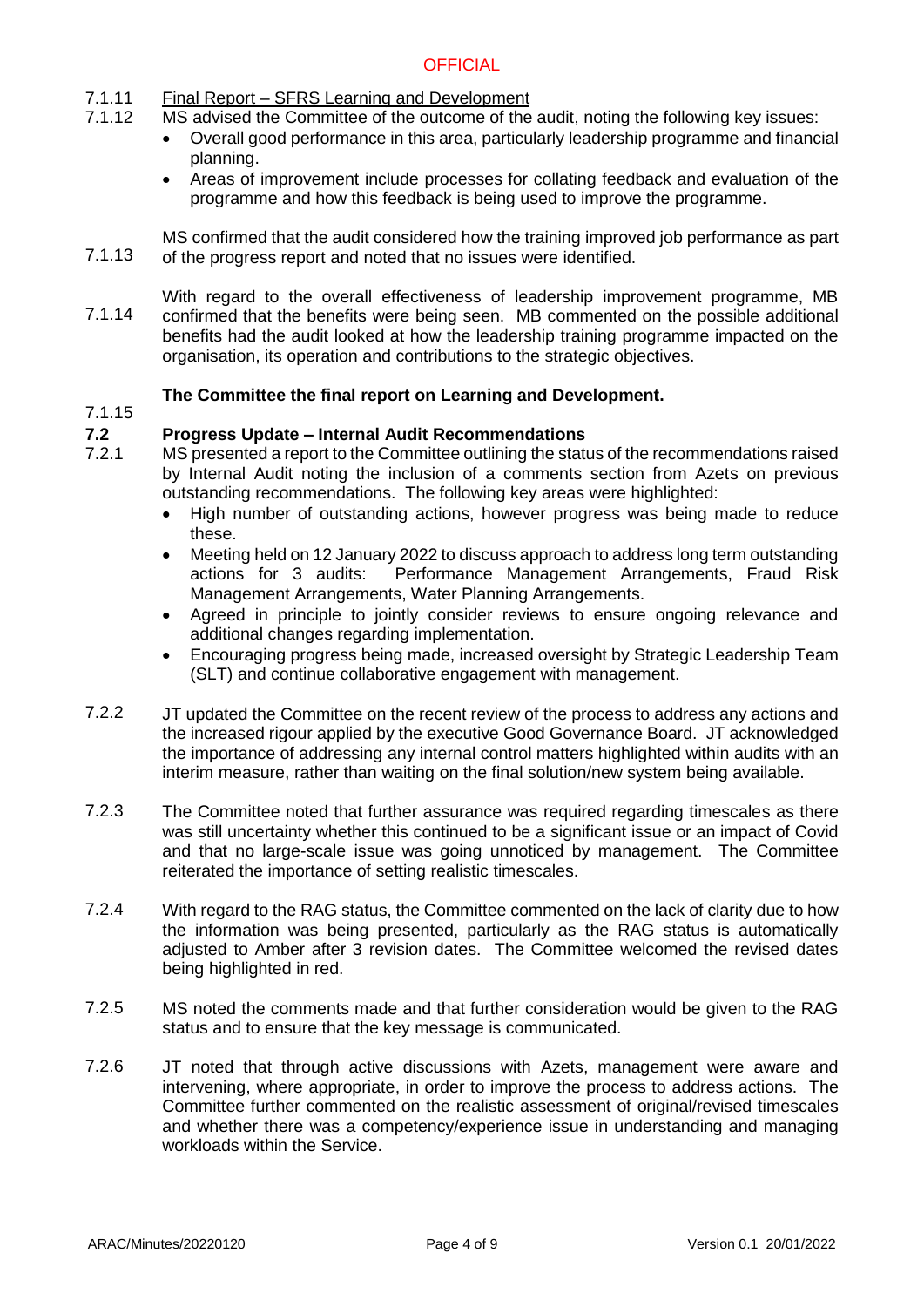7.2.7 The Committee requested that consideration be given to include narrative within the covering report around management's considerations of the key recommendations outstanding including any interim measures being taken to address control weaknesses and route to resolution.

### **ACTION: Azets/JT**

#### 7.2.8 **The Committee welcomed the update and the progress being made.**

#### **8 INDEPENDENT AUDIT/INSPECTION ACTION PLAN UPDATE**

- 8.1 MMcA presented a report to the Committee outlining the arrangements for managing audits/inspections reports and associated action plans and provided an update on the progress relating to the Audit Scotland report. The following key points were highlighted:
	- Audit and Inspection overview dashboard
	- Audit Scotland Report (May 2018) Action Plan: One outstanding action (Retained Duty System Terms and Conditions). After the circulation of this report, a meeting has been scheduled with the Fire Brigades Union to progress this matter.
- 8.2 RS requested that Appendix B be amended to remove "HMFSI" from the heading.

**ACTION: MMcA**

#### 8.3 **The Committee scrutinised the report.**

#### **9 EXTERNAL AUDIT**

#### 9.1 **Annual Report to Members and Auditor General for Scotland**

- 9.1.1 CJ presented the final report on the external Audit of the 2020/21 financial statements to the Committee for information. CJ noted that the issues preventing the earlier finalisation of the report, which had previously been highlighted to the Committee, were now resolved.
- 9.1.2 CJ confirmed the Unmodified Audit opinion, as previously issued on 15 December 2021, the four uncorrected errors within the financial statements relating to pensions, uniforms and Local Authority pension funds are unchanged and there were no disclosure misstatements identified within the final financial statements.
- 9.1.3 CJ further confirmed that there were no outstanding matters and any recommendations raised would be addressed as part of the planning process for next year's audit.

#### 9.1.4 **The Committee noted the report.**

#### 9.2 **Deloitte - Audit Dimensions and Best Value for the Year Ended 31 March 2021**

- 9.2.1 JT presented the report to the Committee outlining the progress on the Deloitte Audit Dimensions and Best Value Report. The following key points were highlighted:
	- Total of 28 recommendations were made and, with one exception (rec 1.7), were accepted and management actions were agreed.
	- Deloitte would review progress against these actions on an interim basis.
	- Quarterly update reports would be presented to the Committee in the format of the detailed progress report and summary dashboard.
	- One recommendation had been completed.
	- Revised timescales had been identified for three recommendations.
- 922 With reference to Recommendation 1.3 (Financial Reporting), the Committee noted the revised date and suggested that consideration be given to identifying milestones to allow progress to be assessed. JT to consider identifying appropriate milestones.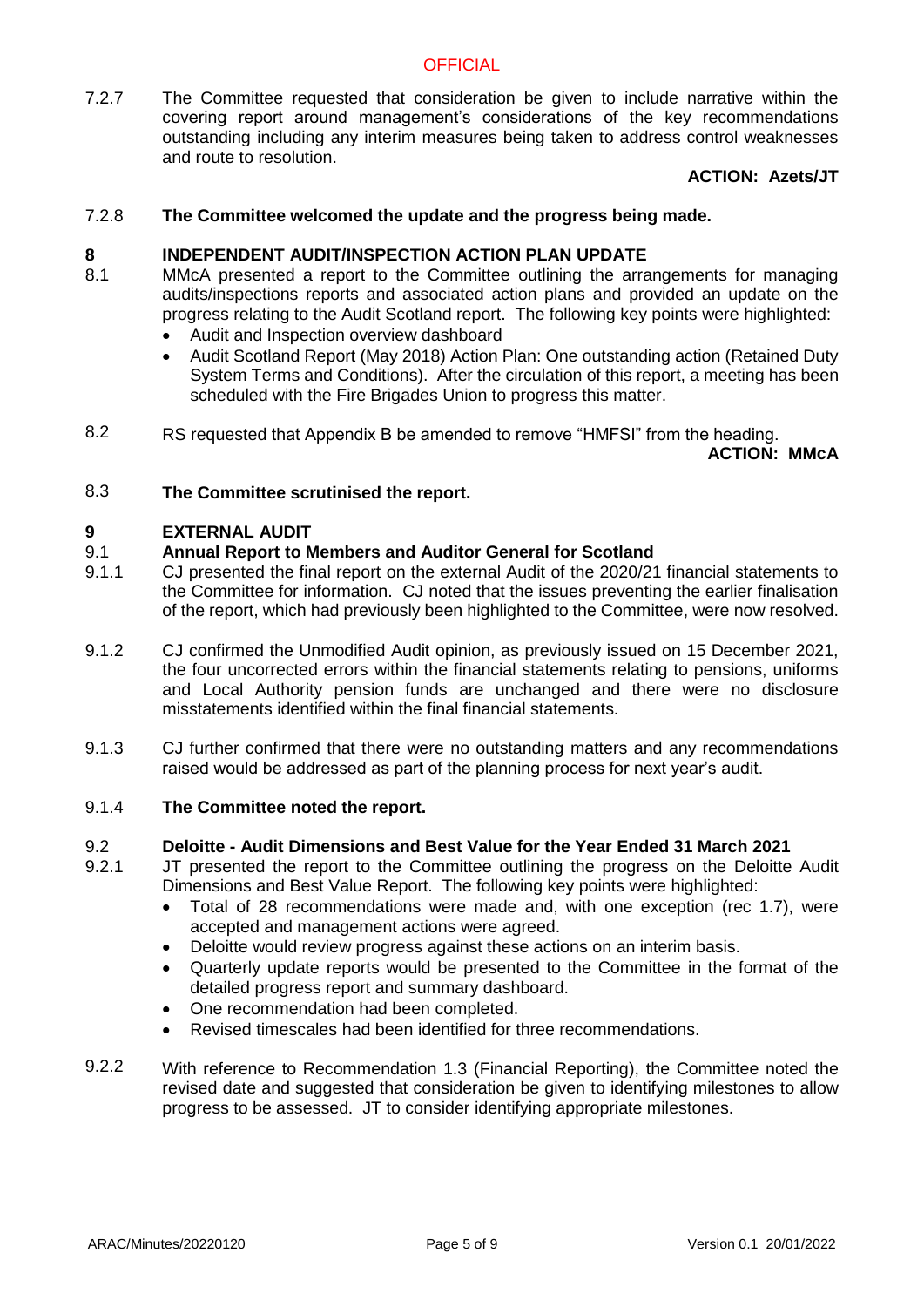- 9.2.3 With reference to Recommendation 1.4 (Savings Plans), the Committee noted the revised date and asked whether work was to be done in relation to the 2022/23 budget. JT reminded the Committee that the Budget Strategy 2022/23 would be presented at a future Board Strategy Day (24 February 2022) and this would include an indicative medium term financial model for future years and this would be further developed as part of the Scottish Government Resource Spending Review (May 2022).
- 9.2.4 With reference to Recommendation 2.1 (Capital Planning and Asset Management), the Committee requested clarification on the development of the interim strategy and the dependence on the Service Delivery Model Programme (SDMP) project. JT informed the Committee that detailed asset strategies were being developed and these would sit behind the overall management strategy. Although not dependent on the SDMP project, the strategies need to be developed in conjunction with this. Within future reports, the Committee requested that consideration be given to the narrative to provide assurance on work being progressed, ie interim strategy position.
- 9.2.5 The Committee requested that the quarterly report on this action plan include an update to the *Progress to Update* narrative in order to assess progress being made.

#### 9.2.6 **The Committee scrutinised and noted the report.**

#### **10 INTERNAL CONTROLS UPDATE**

#### 10.1 **a) Overview of Strategic Risk Register and Aligned Directorate Risk**

- 10.1.1 DJ presented the revised Strategic Risk Register (SRR) along with the aligned Directorate Risks to the Committee and outlined the information contained within the appendices. The following key points were highlighted:
	- Strategic risk reviewed quarterly by the SLT and subsequently reassessed, if applicable.
	- Assurance of continual review process of risk noting that this is undertaken by Heads of Functions and also Directorate Management Team level to support the process.
	- To ensure consistency in risk reporting, discussion has been undertaken to re-align Portfolio Office risks into the new format.
- 10.1.2 In regard to Strategic Risk 7 (Financial Sustainability), JT confirmed that the increased risk rating related to the current budget proposals for capital and the overall investment profile.
- 10.1.3 The Committee were reminded that a Risk Appetite session was scheduled for the next Strategy/Information and Development Day (24 February 2022).
- 10.1.4 The Committee commented on the ability to fully understand and scrutinise the status (RAG and percentage complete) information being presented within the succinct version of the register. DJ noted the comments and would consider how to further develop the register in order to provide clearer information to the Committee. It was noted that the Strategy/Information and Development Day Risk Appetite session would provide an opportunity to discuss the presentational aspects. The Committee clarified that there was no request to change the format, it was more on how the Committee used the format and the need for a greater awareness of its use.
- 10.1.5 BB to raise and discuss at the Integrated Governance Forum later today (20 January 2022).

#### 10.1.6 **The Committee scrutinised and supported the continued development of the report.**

#### 10.2 **b) Anti-fraud/Whistleblowing Update**

10.2.1 JT advised the Committee that two separate potential fraudulent activities had been identified since the last Committee meeting and further investigations would be undertaken by Azets. Further details would be provided in the private session.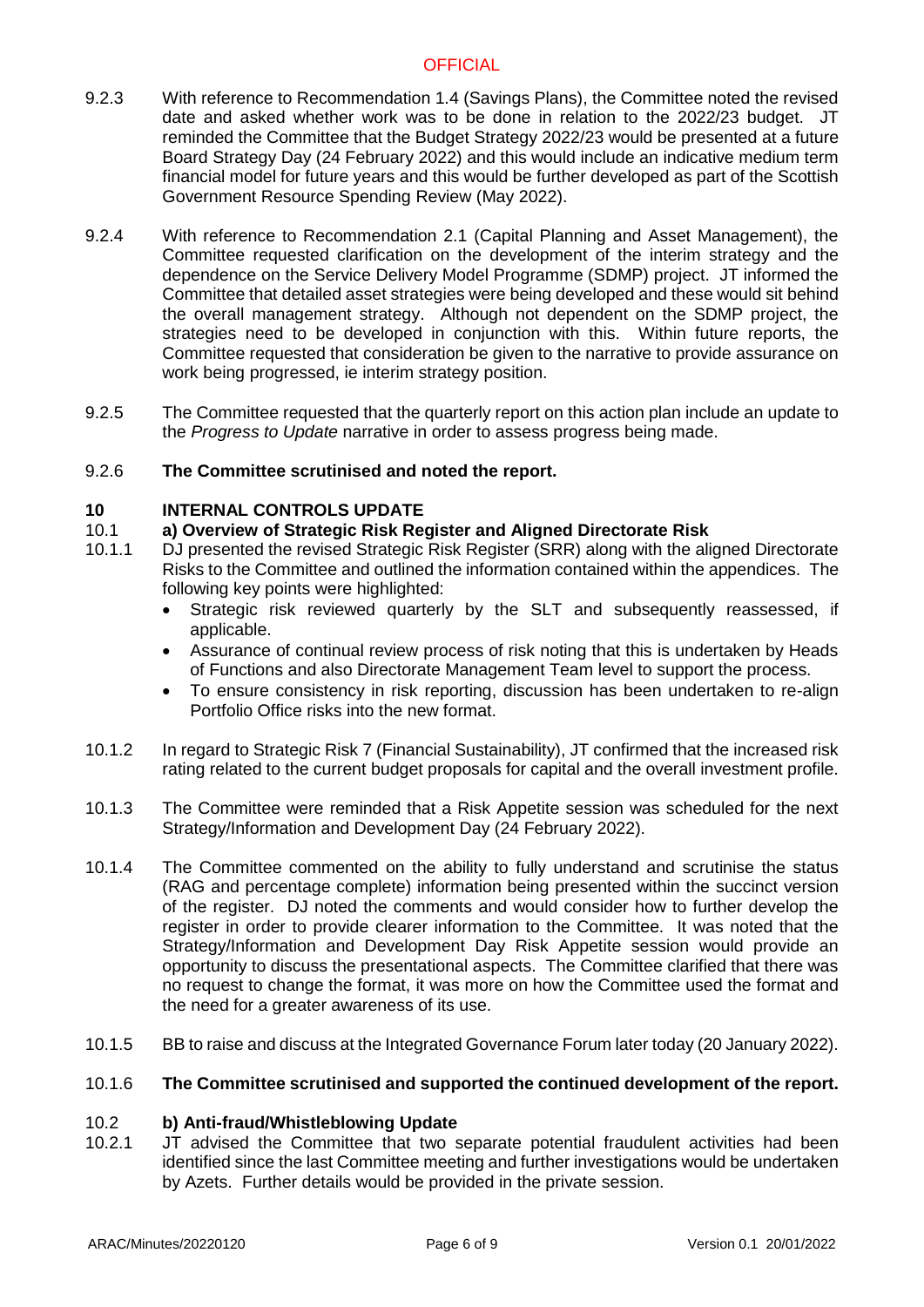- 10.2.2 Regarding whistleblowing, JT advised the Committee that two complaints had been received, investigated and actions undertaken to resolve. JT noted that a further complaint had been received on 18 January 2022 and this would also be investigated.
- 10.2.3 It was noted that the Whistleblowing Policy was scheduled to be presented at the next meeting (30 March 2022). There was some dubiety whether this was accurate as the Whistleblowing Policy was an HR policy and would be presented to the People Committee. Clarification to be provided on the Committee's role in relation to the whistleblowing policy and when this would be submitted.

### **ACTION: Board Support**

#### 10.2.4 **The Committee noted the verbal report.**

#### **11 QUARTERLY UPDATE REPORT ON HMFSI BUSINESS**

- 11.1 RS presented the quarterly report to the Committee to provide an update on HMFSI's inspection and reporting activity during 2021/22 and the following key areas were noted:
	- Local Area Inspection (LAI) for Argyle & Bute was published on 24 December 2021. Six recommendations, one of which was national context, were made. Local recommendations would be progressed locally by the Local Senior Officer and the national recommendation would be considered by SLT/SMB and scrutinised by the Audit & Risk or Service Delivery Committee.
	- LAI for Angus had commenced but due to the increased restrictions was experiencing delays, however, it was anticipated that this would still be concluded by the end of the financial year.
	- Going forward the current LAIs would be replaced with the new Service Delivery Area Inspections. The new process was currently under development and would go live from April 2022.
	- Thematic Inspection on the Service's plans and preparedness for the UN Climate Change Conference of Parties had been published.
	- Thematic Inspection on Firefighting in High Rise Buildings was nearing completion however some delays due to Covid restrictions had been experienced. The Committee were reminded that the inspection would focus on the Service's response to high rise buildings and associated risks in Scotland. However, it was considered prudent to observe and examine processes across the UK with the knowledge that the built environment within Scotland differed from the wider UK.
	- Thematic Inspection on Health and Safety An Operational Focus was nearing completion with informal discussions being held with key stakeholders prior to formal consultation and the report being laid before parliament. The report contains recommendations, areas for consideration and areas of good practice.
	- Reiteration of the independent nature of HMFSI Inspection regime. Notwithstanding the willingness to avoid any unnecessary duplication of effort with Internal Audit.
	- Restructure of HMFSI team to align with specific remits/references and Assistant Chief Inspector Graham Fraser to attend future meetings.
- 11.2 The Committee noted and supported the Chief Inspector's independence inspection regime and Assistant Chief Inspector Fraser's future attendance.
- 11.3 With regard to High Rise Buildings thematic report. RS confirmed that the nature and context of the building stock in Scotland would be included within the report. Similarly, the report would also capture limitations on firefighting abilities, evacuation processes, use of breathing apparatus and risks associated with this.
- 11.4 With regard to potential international benchmarking opportunities, RS noted that due to different regulations it was not possible to benchmark however, it was appropriate and important to compare with other UK fire and rescue services.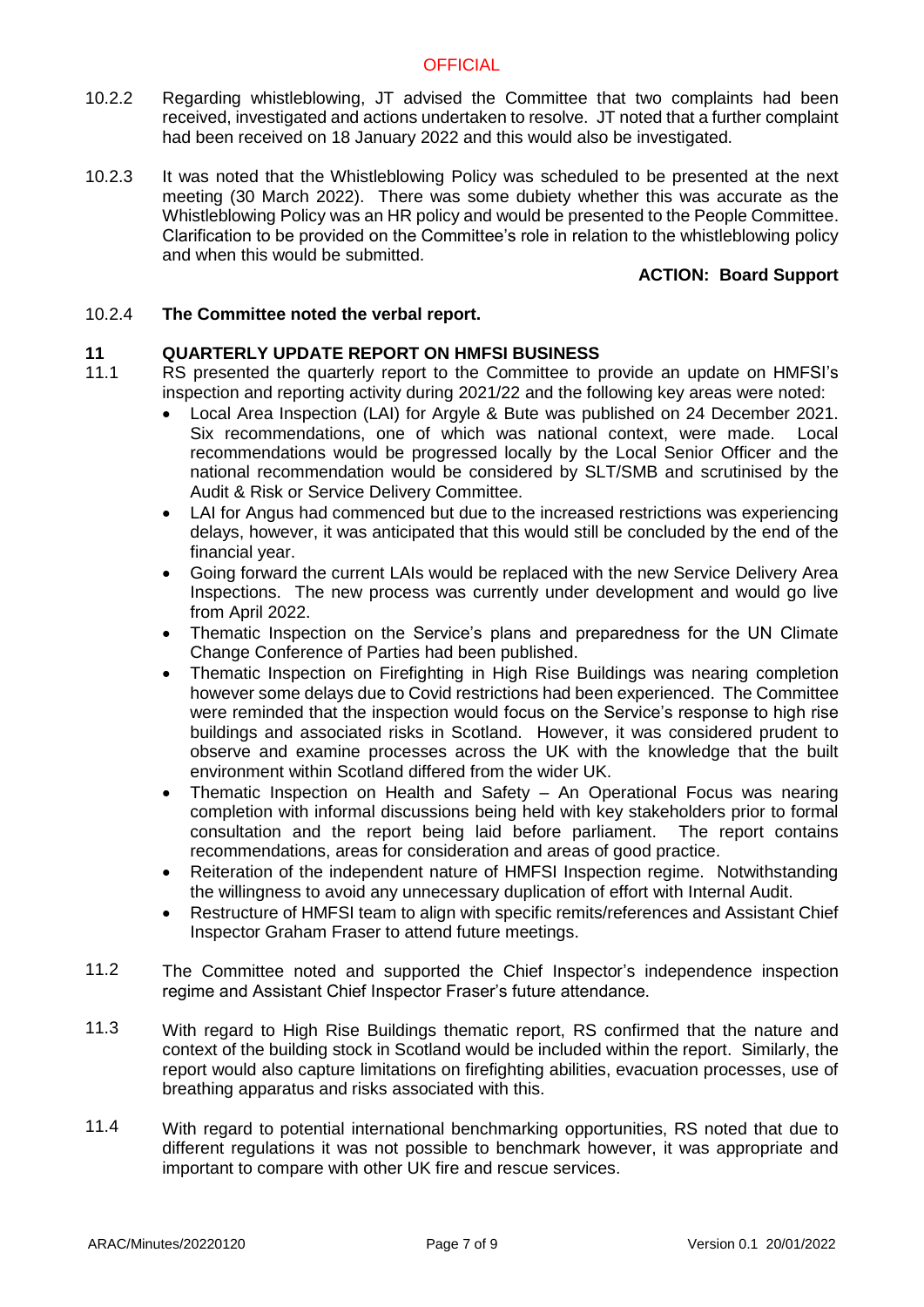11.5 The Committee were reminded that, upon receipt of the High Rise Buildings thematic report, the SLT would review the recommendations and recommend which Committee would undertake scrutiny of the action plan.

#### 11.6 **The Committee noted the report.**

#### **12 QUARTERLY UPDATE OF GIFTS, HOSPITALITY AND INTERESTS REGISTER**

- 12.1 DJ presented the report to the Committee providing an update on the Gifts, Hospitality and Interests Register for Quarter 3 2021/22.
- 12.2 DJ reminded the Committee that work continues to raise awareness of the policy and individual's responsibilities throughout the Service. Discussions were ongoing at station level to encourage awareness and to gain a fuller understanding of their experiences, ie low monetary value items. A dedicated Learning Content Management System (LCMS) awareness package was currenting under development and would be finalised by the end of March 2022. Benchmarking against other UK fire and rescue services policies and reporting methods had been undertaken.
- 12.3 The Committee noted their concerns on the low number of declarations being made and the overall effectiveness of the Declaration of Interests element within the policy. However, the Committee did recognise that the revisions to the policy were new and were still being embedded into the Service.
- 12.4 DJ confirmed that the LCMS package would be finalised by the end of March 2022. Discussions were ongoing regarding fraud and GHI packages becoming part of the mandatory core competency. It was acknowledged that the LCMS package in isolation was not enough and further work/discussions were required to ensure awareness and the importance of reporting were fully understood.

#### 12.5 **The Committee noted the report.**

#### **13 REVIEW OF ACTIONS**

13.1 HG confirmed that six formal actions were recorded during the meeting.

#### **14 FORWARD PLANNING**

#### 14.1 **a) Committee Forward Plan Review**

- 14.1.1 The Committee considered and noted the Forward Plan.
- 14.1.2 The following items were noted:
	- Final Report Workforce Planning would be deferred to the July 2022 meeting
	- Fraud Investigation report to be added to the March 2022 meeting
	- Whistleblowing Policy to be confirmed

#### 14.2 **b) Items for Consideration at Future IGF, Board and Strategy Days Meetings**

- 14.2.1 The following items were noted for discussion at the next IGF:
	- Risk Appetite/Register

#### **15 DATE OF NEXT MEETING**

- 15.1 The next meeting is scheduled to take place on Wednesday 30 March 2022 at 1000 hrs.
- 15.2 There being no further matters to discuss the public meeting closed at 1225 hrs.